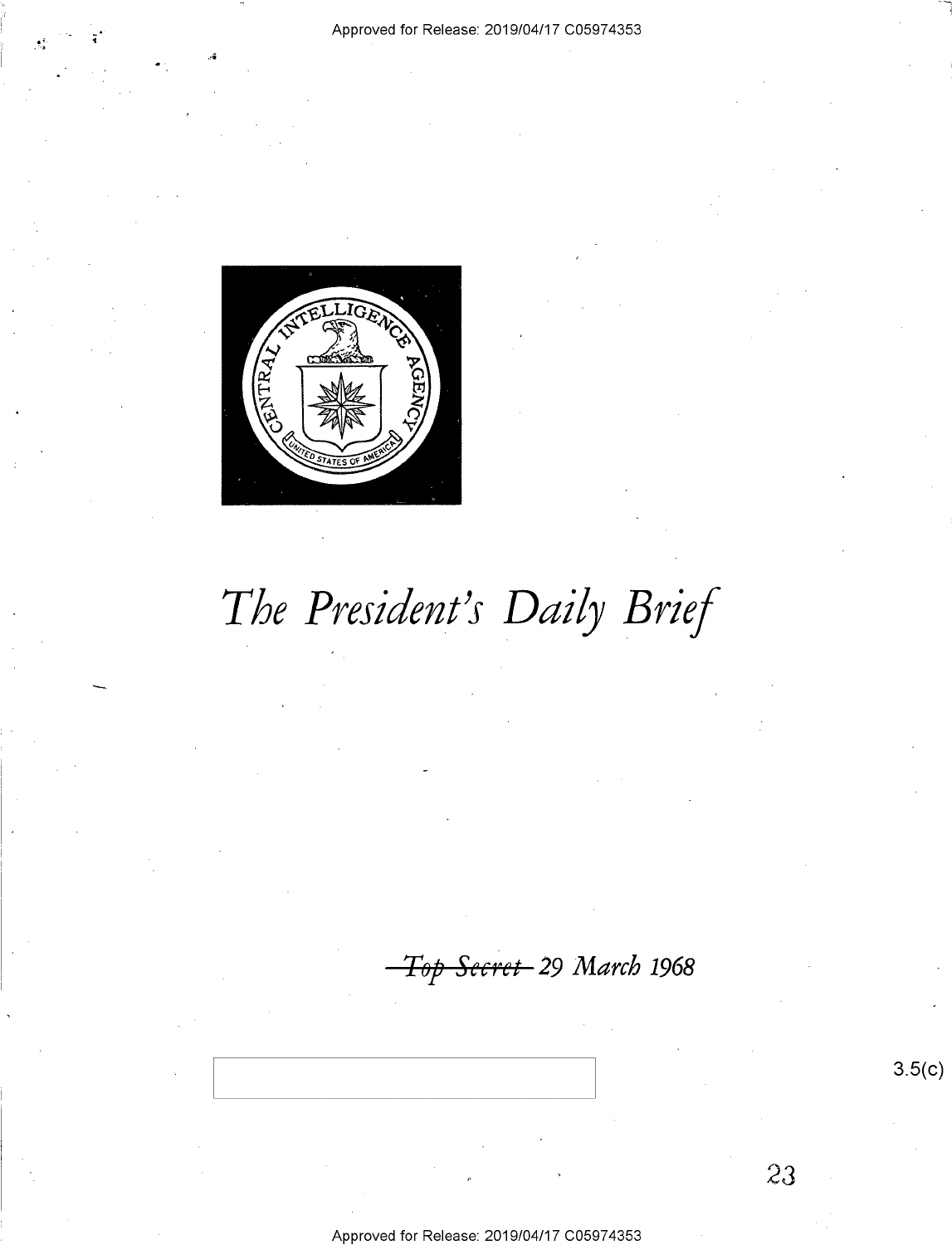President's Daily Brief 29 March 1968 '

## LATE ITEM

 $\blacksquare$ 

Four Israelis were killed this,<br>morning by a terrorist mine on a farm<br>inside Israeli territory south of<br>Lake Tiberias. A US citizen-a re-<br>cently arrived volunteer worker-was<br>seriously injured. A Foreign Ministry<br>official i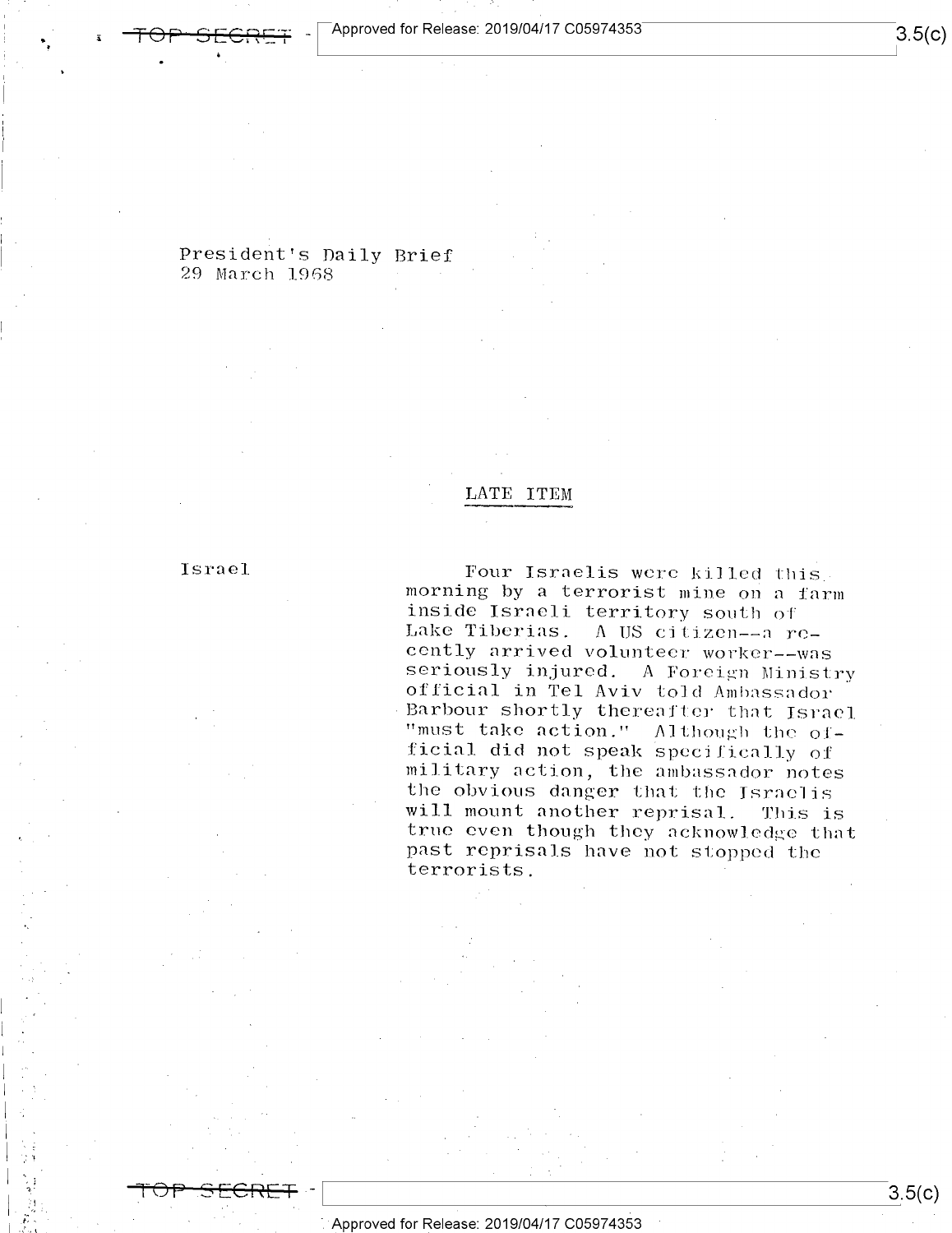## $3.5(c)$

## DAILY BRIEF 29 MARCH 1968

1. Vietnam Signs are accumulating in intercepts<br>that a new Communist 3.3(h)(2) offensive may be imminent. In the past<br>few days there have been six references<br>in Communist traffic to "N-Day," the Com-<br>munist equivalent of D-Day. Dates be-<br>tween 28 March and 2 April have been men-<br>tioned. The last mult that a new Communist

> We believe the heaviest attacks<br>could come in the central highlands, co-<br>ordinated perhaps with assaults against<br>urban areas and/or against military in-<br>stallations in the north. An offensive<br>in the area northeast of Saigo possible. Our information suggests that<br>mortar, rocket, and artillery attacks<br>will be featured, although ground attacks<br>into towns cannot be ruled out.

The pro-Arias National Union yester-<br>day got out its biggest crowd so far, and the result was the most serious clash yet<br>with the National Guard. The demonstra-<br>tion--a peaceful protest march by pro-<br>Arias women--drew 15,000 people. As the<br>crowd was dispersing, hoodlums and pro-<br>Arias activists went Guardsmen. Two people reportedly were<br>killed before the Guard got things back<br>under control.

There may be more violence in the three days before the Supreme Court meets on the impeachment crisis. The Guard can probably keep the lid on, however--although at the cost of increasing popular resentment.

2. Panama

<del>TOP SFCRFT</del>

\ \ 3-5(°)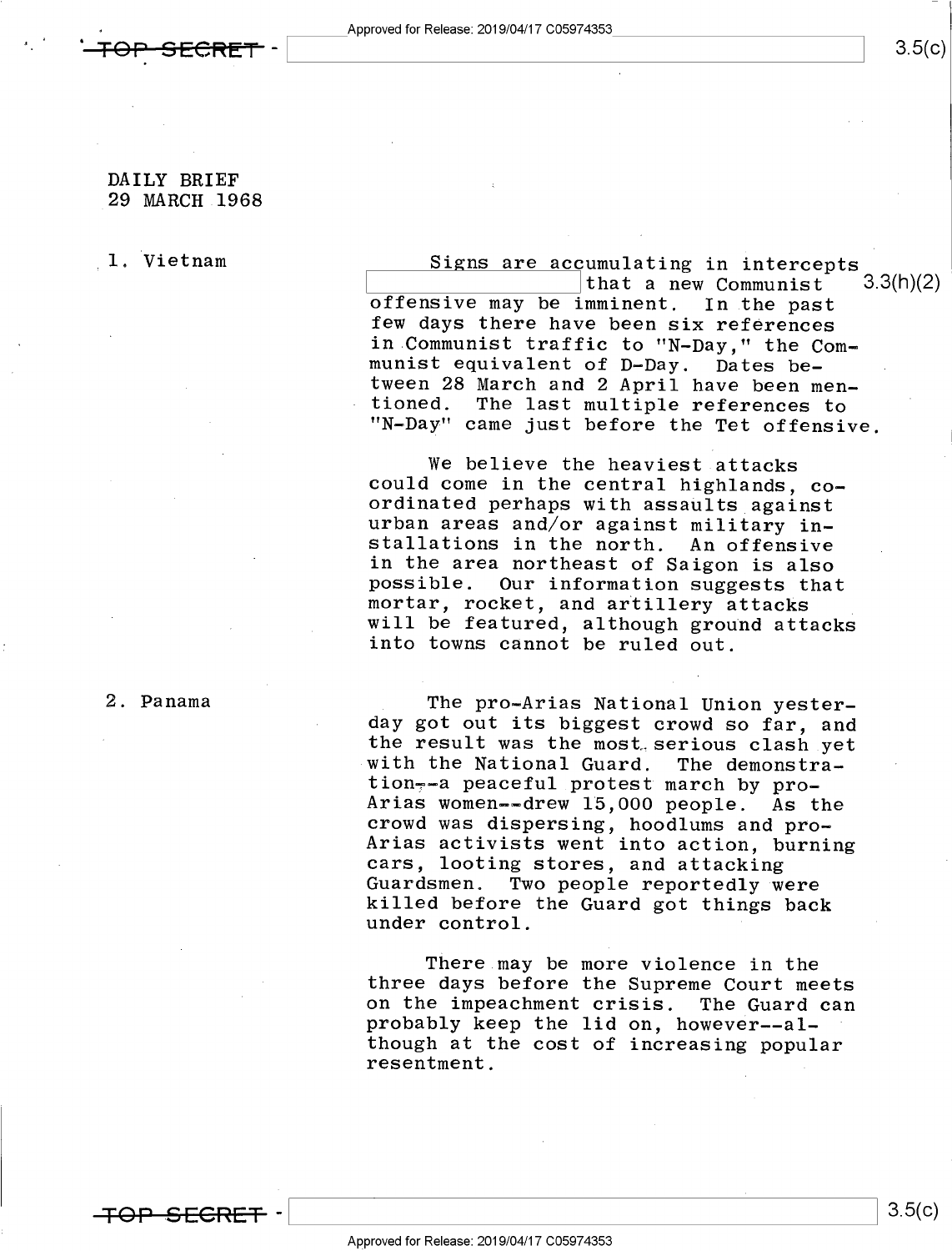-

'3. Czechoslovakia

Dubcek yesterday made his strong-<br>est affirmation yet of Czechoslovak sovereignty. His assertion that "responsi-<br>bility for our internal developments... rests primarily with...this Communist<br>Party" was a reply to heavy-handed East<br>German criticism, as well as to the more<br>tactfully expressed concern of other So-<br>viet bloc parties.

Dubcek made his remarks at a Cen-<br>tral Committee meeting which saw-the<br>elevation of liberals to two key party<br>posts and the resignation of Novotny<br>from the party's presidium and secretar-<br>iat. Ludvik Svoboda, a military he known for his advocacy of strong ties<br>with Moscow, was named state president,<br>but he is almost certain to be merely a figurehead.

Although the government forestalled<br>an open student demonstration in Warsaw<br>yesterday, student militants are still<br>demanding redress of their grievances,<br>including reinstatement of dismissed fac-<br>ulty members. They have be

President Mendez has moved to re-<br>place the commander of the powerful army<br>unit in Zacapa and the commander of the<br>honor guard in Guatemala City. He has<br>also fired his defense minister and per-<br>suaded the legislature to ce

Mendez is taking his political life<br>in his hands in moving against the counin his hands in moving against the coun-<br>try's traditional arbiters of power, but<br>he seems to be getting away with it so far.

<del>TOP SECRET</del> –

4.-Poland

5. Guatemala '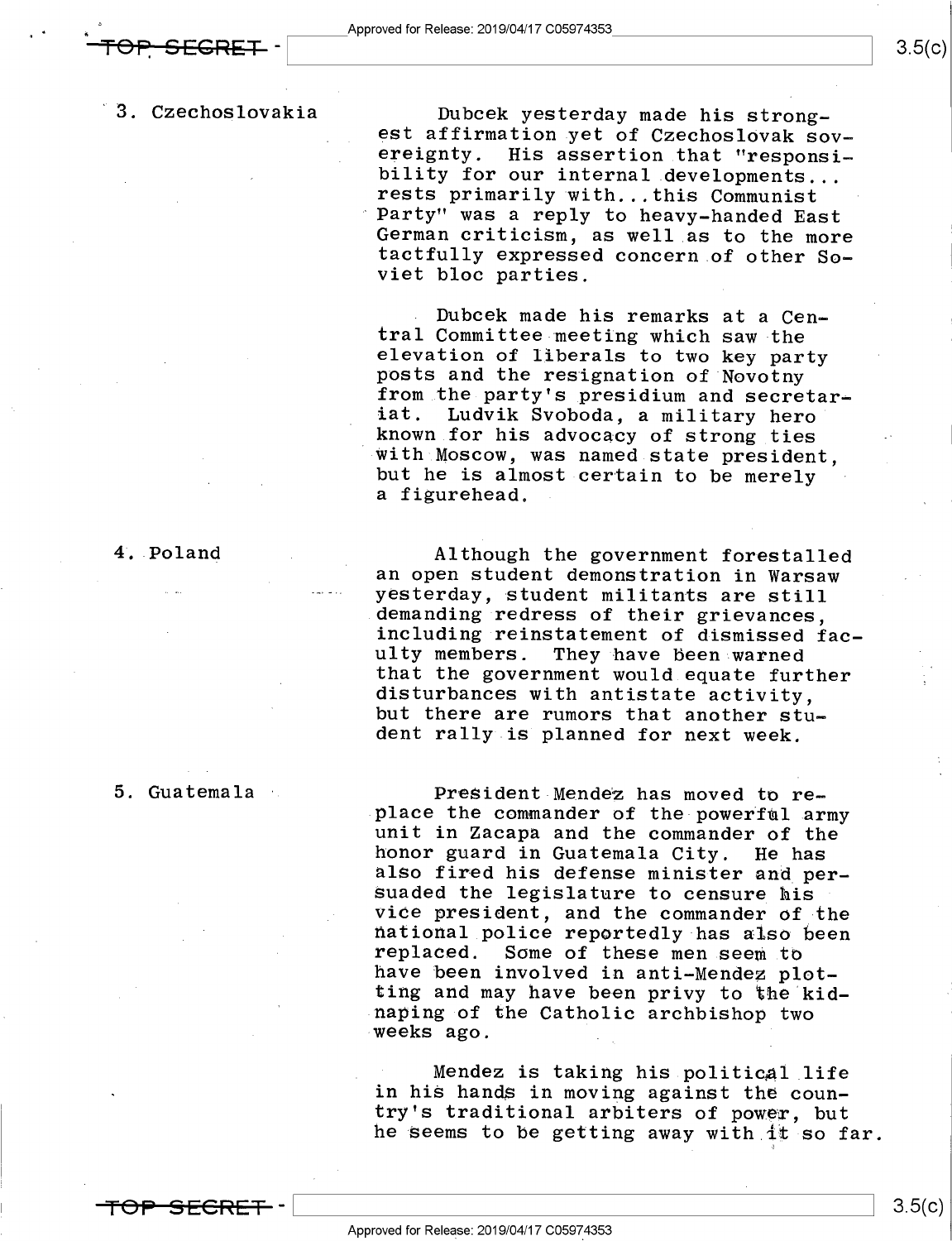$3.5(c)$ 

# 6. Soviet Union  $3.3(h)(2)$

偏读

 $\sim 1$ 

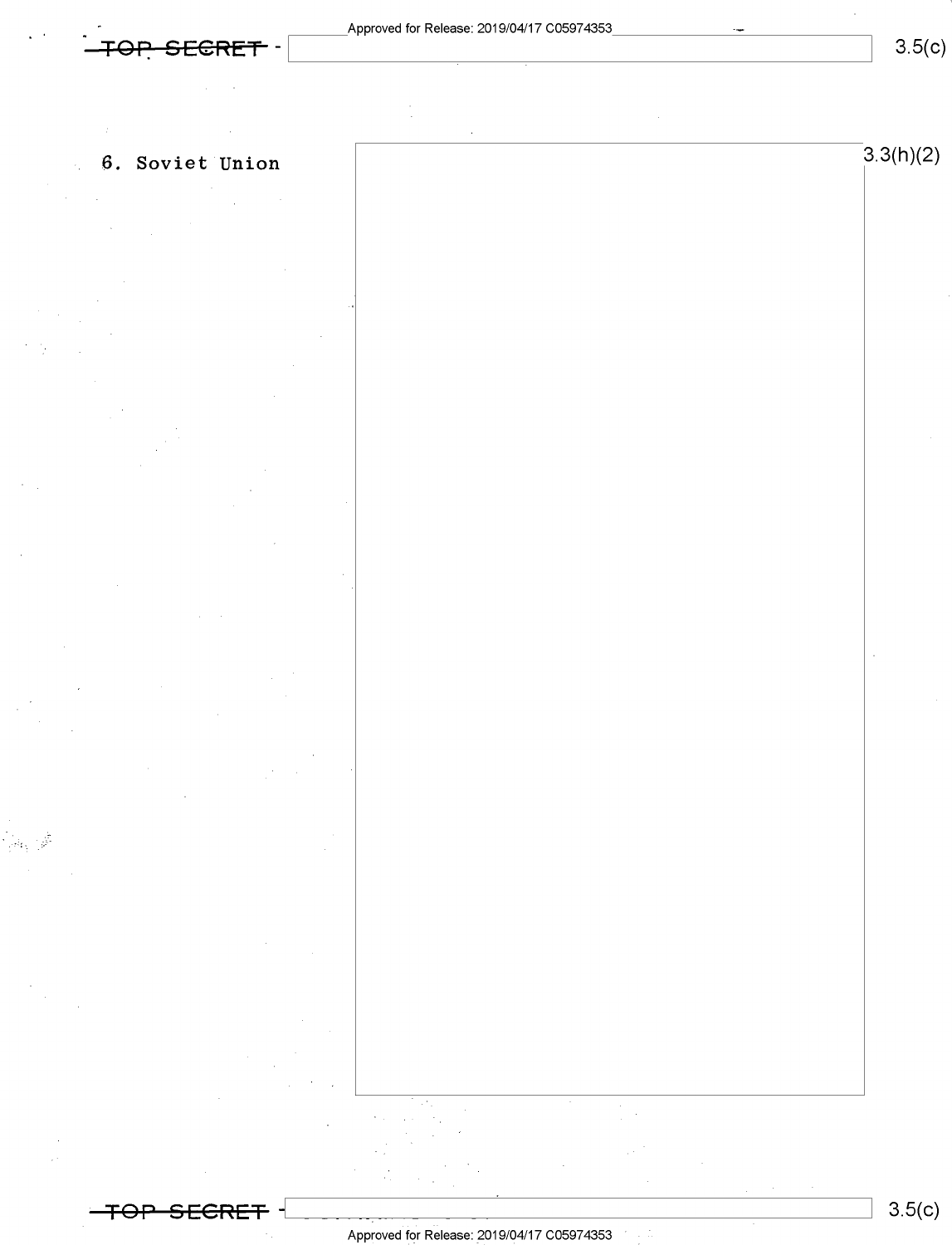<del>'OP SECRET</del> –

 $3.5(c)$ 

7. Jordan vertex of the state of the Fatah terrorists have come out of the shadows and are now operating open-<br>ly in Jordan. They apparently control They apparently control much of the Jordan Valley, where Amman's authority has almost evaporated. In Amman itself, the terrorists--or hoodlums posing as terrorists--now carry arms and aggressively solicit funds for "Pal-' estine." Taking advantage of an unprece-<br>dentedly high level of anti-American popular sentiment, these elements have begun applying their coercive collection techniques to US citizens.





 $3.5(c)$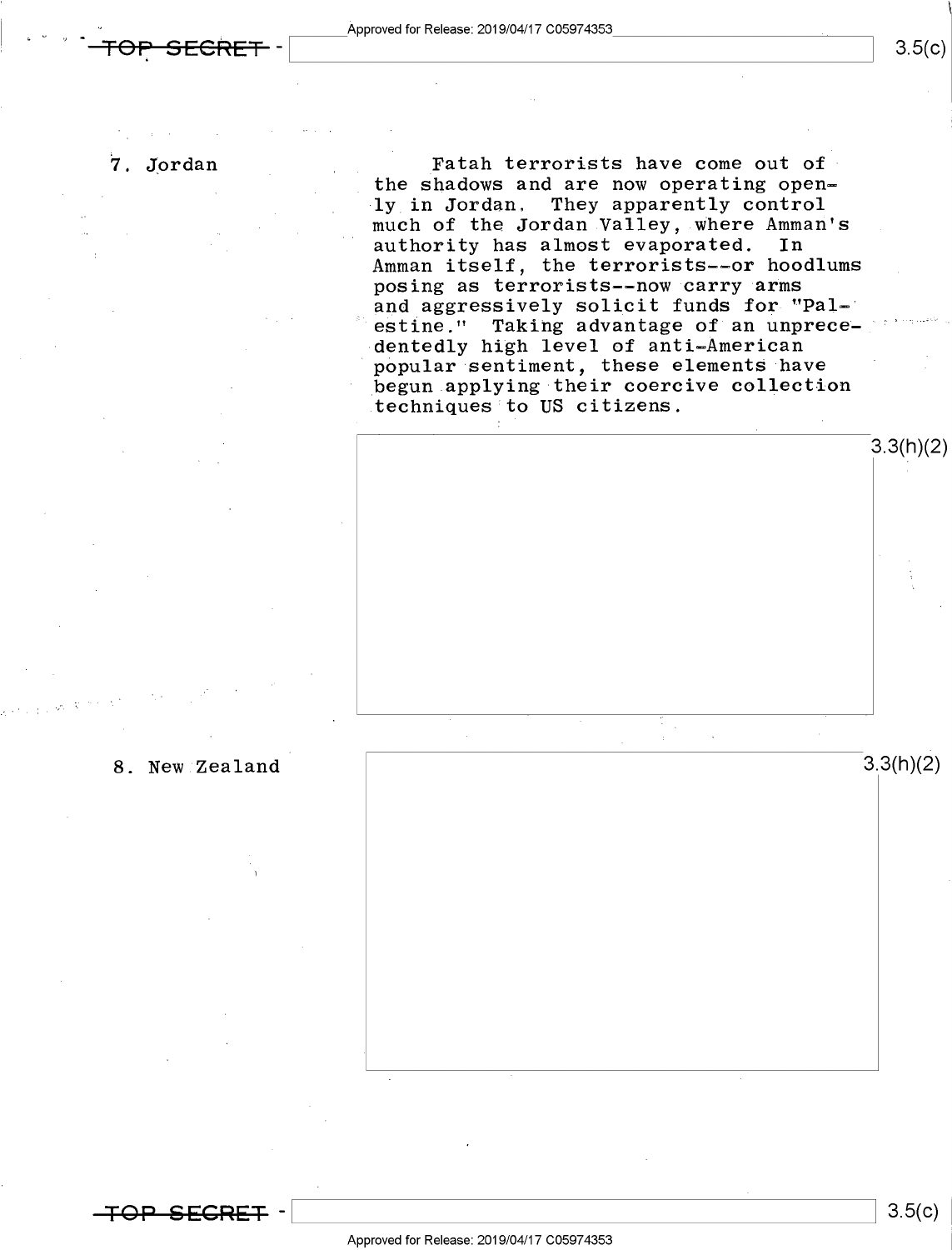# Approved for Release: 2019/04/17 C05974353  $\frac{1}{2}$  Exercise 2019/04/17 C05974353

Top Secret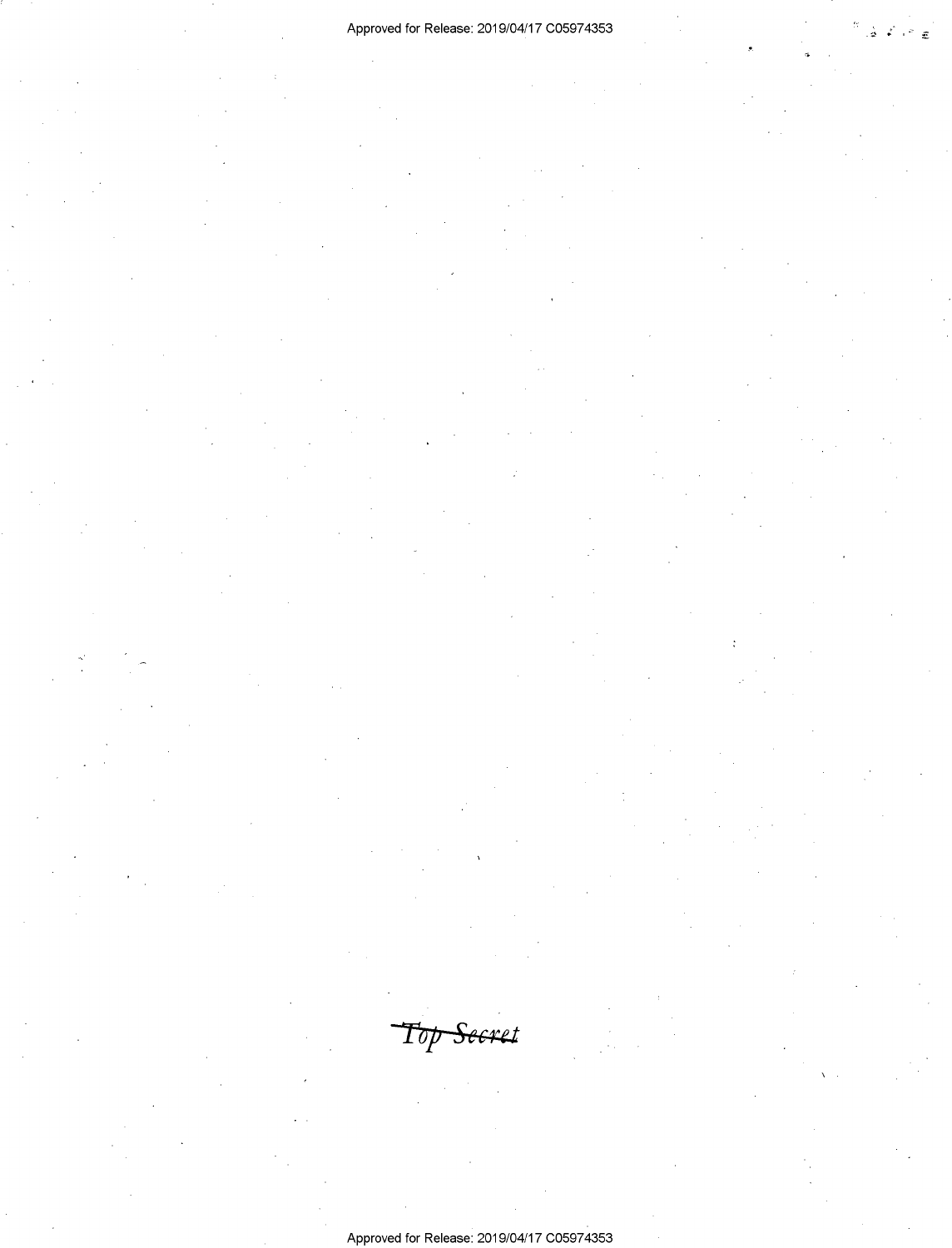<del>-Top Secret</del>



# FOR THE PRESIDENT'S EYES ONLY

# 1.) Special Daily Report on North Vietnam

# 2.) North Vietnamese Reflections of US Political Attitudes

16 29 March 1968

 $3.5(c)$ 

Top Secret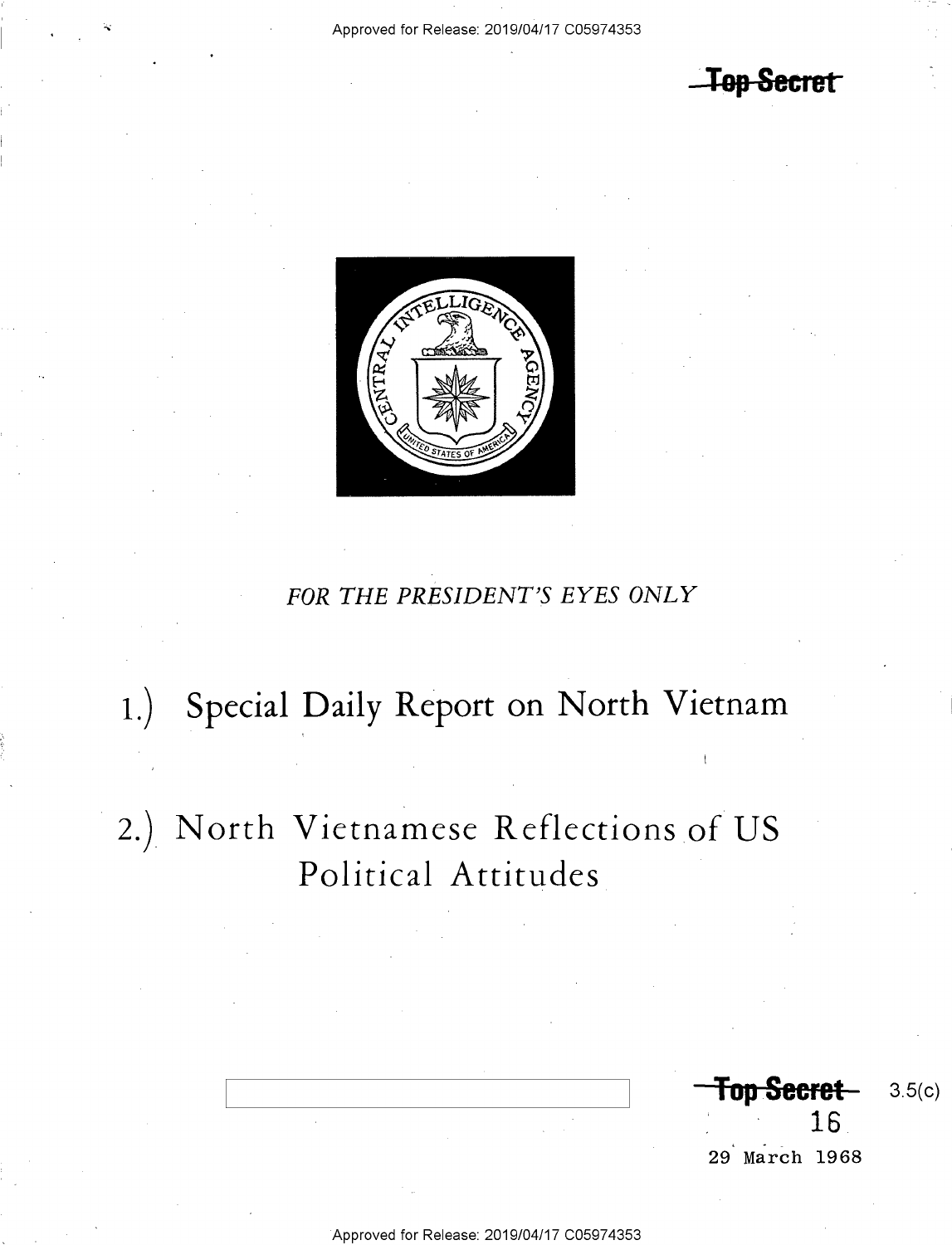$3.5(c)$ 

Special Daily Report on North Vietnam for the President's Eyes Only

## 29 March 1968

1. NOTES ON THE SITUATI6N

3.3(h)(2) 3.3(h)(2) 3.3(h)(2)  $3.3(h)(2)$ 

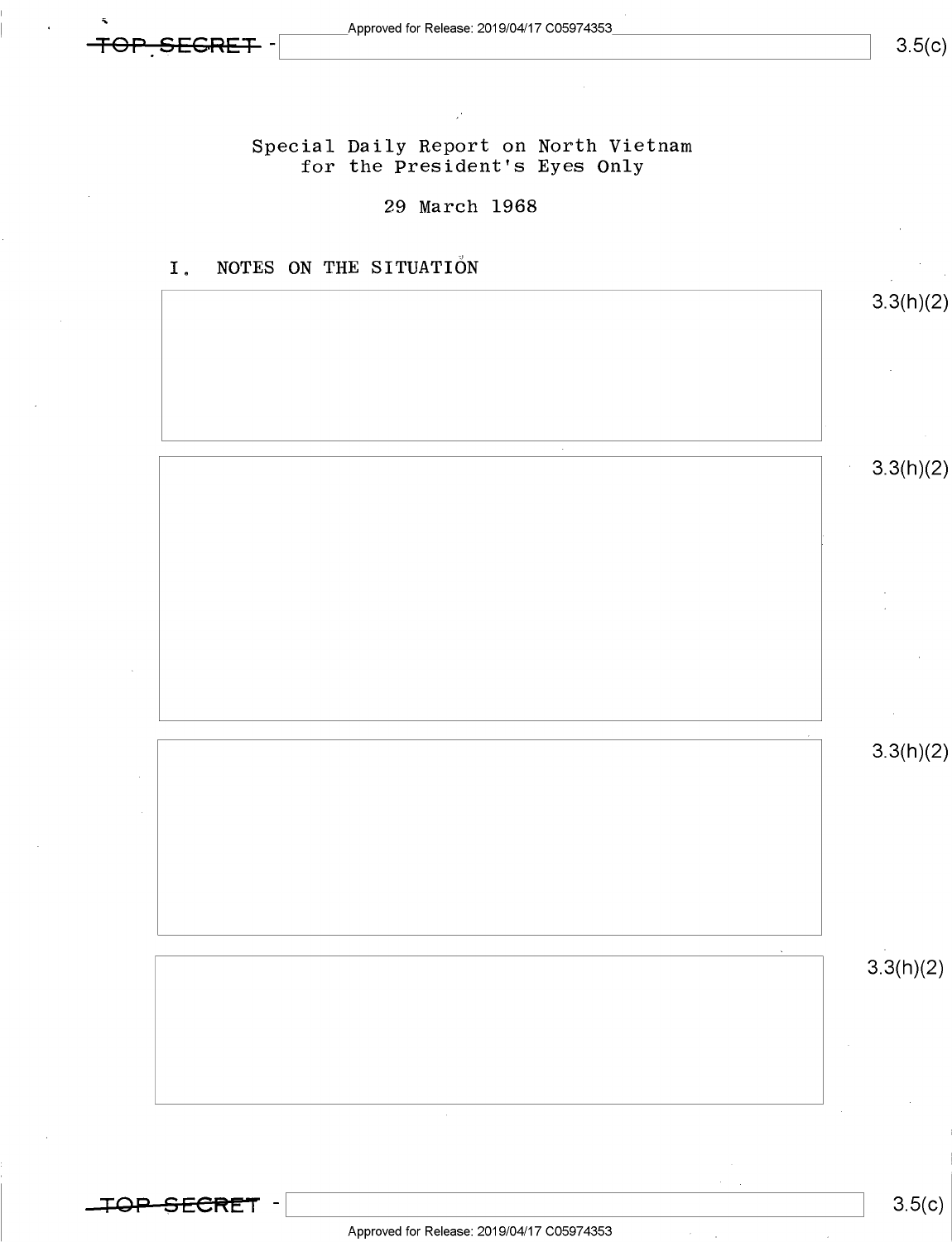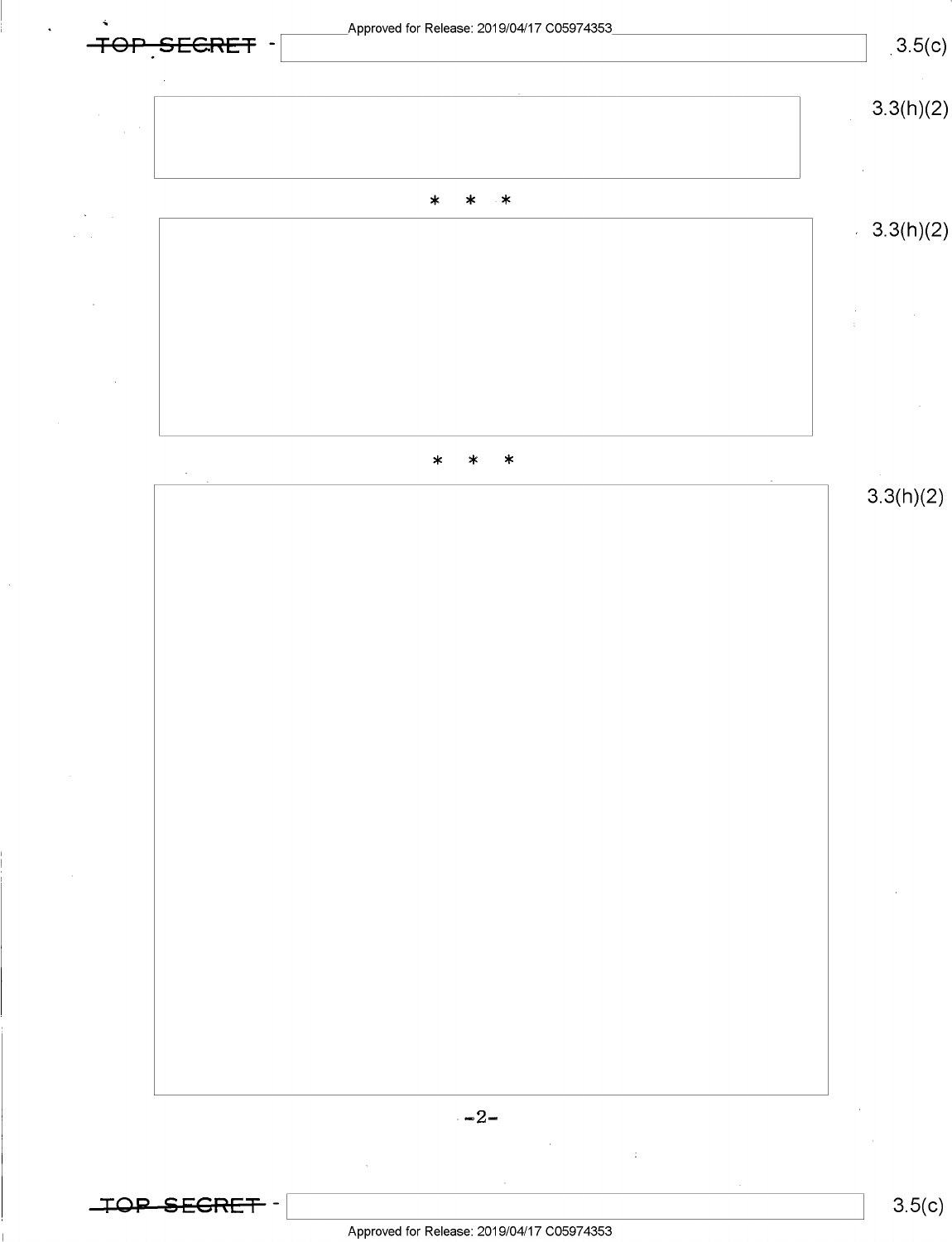3.3(h)(2)

\* \* \*

.More on Front Interviews: The Japanese corres pondent who interviewed Liberation Front representative Nguyen Van Tien in Hanoi on 25 March continues to publish copy on the interview. In the 27.March issue of Asahi, Tien is quoted at greater length on the accomplishments of the Tet offensive.

-He claims that the Communists still have local troops and guerrilla forces inside the city of Hue and that the Communist - sponsored Revolutionary Administrative Committee is still functioning. Tien alleged that Hue was virtually under a state of siege, surrounded by Communist troops who were poised to strike at "any time." '

He also claimed that the Tet offensive had enabled the Liberation Army to "double its strength."

 $-3-$ 



 $\overline{\texttt{+GPP},\texttt{SEGRET}}$  -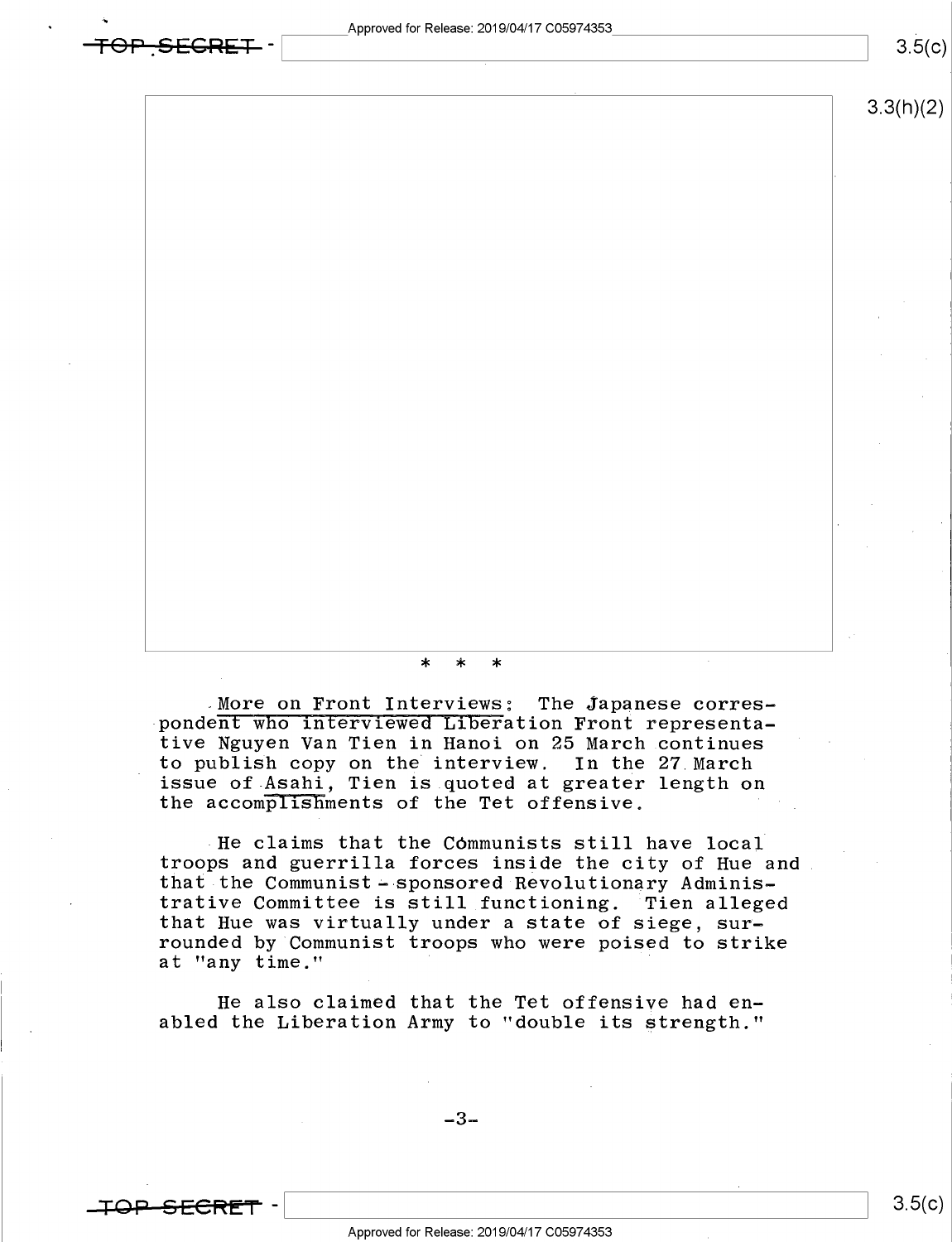<del>IOP SECRE</del>

Hanoi's Deputy Foreign Minister Off to Africa:<br>North Vietnam has opened up its drive for recogni-<br>tion in African countries by sending Vice Foreign Minister Hoang Van Loi and a group of Foreign Minis-<br>try officials to Algiers. The Algerian Government informed Western news agencies on 27 March that the arrival of the North Vietnamese delegation was expected on 3 April as the first step on its tour. FHanoi seems to be after diplomatic recognition in Africa, as well as political support for its position \_ on the war and negotiations--the same objectives it is seeking throughout western Europe.  $\vert$  3.3(h)(2)

### \* \* \*

# II. NORTH VIETNAMESE REFLECTIONS OF US POLITICAL ATTITUDES ON THE WAR

.Hanoi Quotes US Press: Although Hanoi's coverage of the US political scene has picked up somewhat in the last two weeks, yesterday's domestic broadcast quoting the North Vietnamese Army newspaper was an unusually direct and independent commentary linking the<br>war to the elections. More typical treatment is More typical treatment is found in an item on Hanoi radio's international service on 28 March which leaned entirely on quotes from the US press.

The item played up colorful sentences from US news media on the war, which the broadcast described as an "undeniable stalemate." The New York Times and Newsweek were singled out as "demanding an end to the present US strategy in Vietnam." Hanoi quoted the Times at length on the transfer of General West- $\cdot$ moreland and on the results of the Communist Tet of-<br>fensive. It stressed the alleged frustration the of It stressed the alleged frustration the offensive produced in Washington, the economic impact of the war, and widespread popular opposition to administration policies in Vietnam.

; I  $\sim$  , I  $\sim$  , I  $\sim$  , I  $\sim$  , I  $\star$  , I  $\star$  , I  $\star$ 

~\_Hanoi Cites Antiwar Petition: Hanoi radio's .international Service yesterday cited "reports from Washington" that "more than 1,500 American public

\_4\_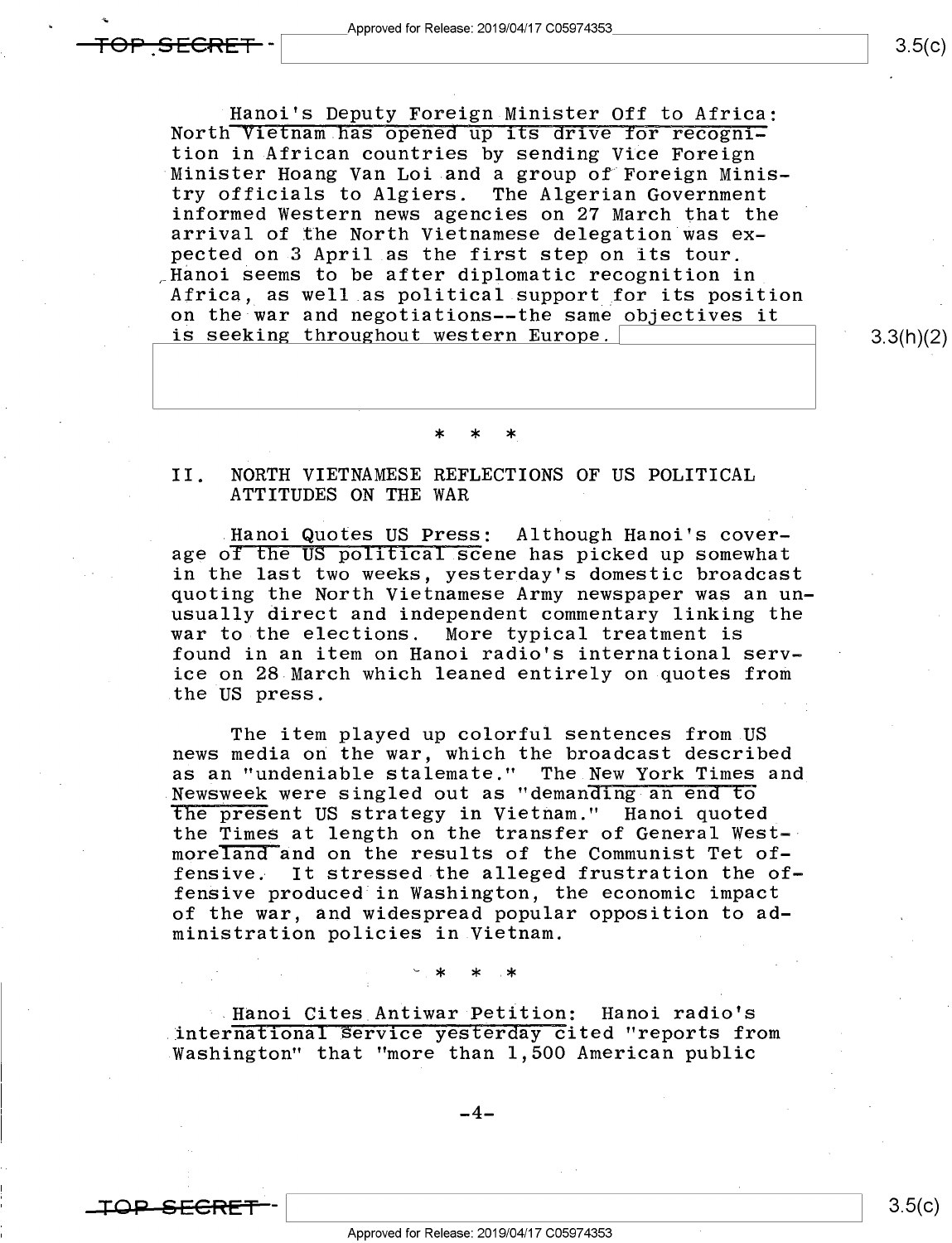i

servants have signed a petition to US President<br>Johnson demanding an end to the US dirty war in<br>Vietnam." Among other things, the broadcast also<br>noted the Illinois attorney general's recent ex-<br>pression of "anxiety over th US war in Vietnam." '

\* \* \* -

Hanoi Broadcasts US Serviceman's "Appeal":<br>Hanoi<sup>T</sup>S English language broadcast to American<br>servicemen in South Vietnam on 27 March carried<br>an "appeal" by one "McKinley Nolan," who was de-<br>scribed as a US enlisted man who they were admonished not to interfere with the antiwar demonstrators "who are rising up to over- throw the American Government."

Approved for Release: 2019/04/17 C05974353